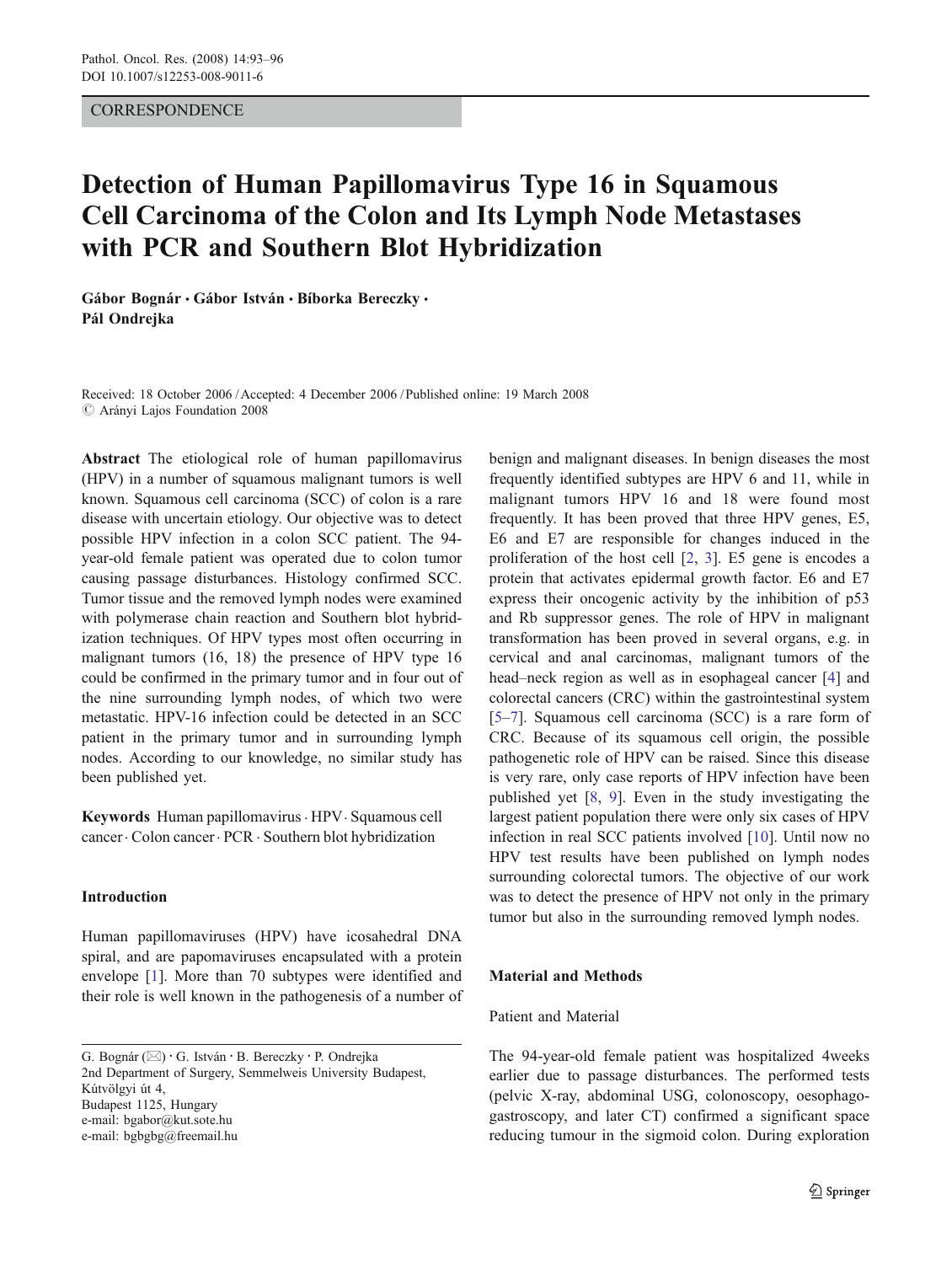we found a tumor in the upper third of the sigmoid colon. Neither liver metastasis nor peritoneal dissemination or ascites were observed. Segmental resection of sigmoid colon was performed. No surgical or postoperative complications were observed. The patient was discharged 8days after surgery. The histologic diagnosis was: non-keratoid planocellular (squamous) carcinoma with anaplastic components (grade 3) with metastases the regional lymph nodes (2:9); staging: Dukes C1, T2, N1, Mx. To exclude metastatic origin of the tumor (Fig. 1.) CT was performed and proved negative.

## DNA Extraction

Five sections (5μm) were cut from each paraffin block and placed in a 500-μl Eppendorf tube. One section was stained with hematoxylin and eosin for histological observation. DNA was extracted with DNA Mini Kit (Qiagen, USA) using modified protocol with digestion with 180μl ALT Buffer and 30μl Proteinase K for 16h at 56°C. All procedures were performed carefully to avoid contamination.

#### Polymerase Chain Reaction (PCR)

For detection of HPV DNA, broad-spectrum consensus and highly specific  $(-16, -18)$  primers and probes were used (Table 1). PCR was performed essentially as described earlier. [[11\]](#page-3-0) Briefly, the "master mix" contained 78μl distilled water, 6μl dNTP nucleotide mix (Fa. Boehringer, Mannheim, Germany), 3–3μl primer-1 and primer-2, 30μl PCR incubating buffer,  $60\mu$ l Solution-Q and  $36\mu$ l MgCl<sub>2</sub> (25mM). To 18μl of this mixture 2μl of eluated DNA was added. Samples were then denatured for 10 minutes at 95°C. After adding of 5μl Taq-polymerase solution (PCR kit, Qiagen, Foster City, USA), 40 cycles were performed



Table 1 Primers and probes used for detection of human papilloma virus infection in squamous cell cancer of colon and regional lymph nodes

| Primers       | Nucleotide sequences                  |
|---------------|---------------------------------------|
| HPV-consensus | GP 5.1: 5' TTTGTTACTGTGGTAGATAC 3'    |
|               | GP 5.2: 5' GAAAAATAAACTGTAAATCA 3'    |
|               | Product size, 139–154 bp              |
| $HPV-16$      | 5' TCAAAAGCCACTGTGTCCTG 3'            |
|               | 5' CGTGTTCTTGATGATCTGCA 3'            |
|               | Product size, 120 bp                  |
| $HPV-18$      | 5' CAGTATACCCCATGCTGCATGCC 3 '        |
|               | 5' CGGTTTCTGGCACCGCAGGCACC 3'         |
|               | Product size, 160 bp                  |
| Betaglobine   | PC 03: 5' ACACAACTGTGTTCACTAGC 3'     |
|               | PC 04: 5' CAACTTCATCCACGTTCACC 3'     |
|               | Product size, 110 bp                  |
| Probes        | Sequences                             |
| $HPV-16$      | 5' CATA ATATA A GGGGTCGGTGGA CCGGT-3' |
| $HPV-18$      | 5' CAGACTCTGTGTATGGAGACAC 3'          |
| Betaglobine   | 19 A: 5' CTCCTGAGGAGAAGTCTGC 3'       |

Fa. B & G Biotech GmbH, Freiburg, Germany

using beta-globine and consensus primers, consisting of annealing for 60s at 55°C, extension for 60s at 72°C and denaturation for 60s at 94°C. For HPV-16 and HPV-18 primers 45 cycles were performed with annealing for 40s at 57°C, extension for 40s at 72°C and denaturation for 40s at 94°C. As controls we used beta-globine and standard HPV-DNA (Prof. de Villier, ZfKF, Heidelberg). Amplified DNA (14μl) was electrophoresed with 2μl bromophenolblue on 2% TEA-agarose gel, using 80V for 2h, and made visible by ultraviolet light after staining with ethidium bromide.

## Southern Blot Hybridization

After staining with ethidium bromide, the DNA was transferred to nitrocellulose by Southern's method [[12\]](#page-3-0). The filters were hybridized with [32] P-5′ end labeled oligonucleotide probes under stringency conditions using the Oligonucleotide Tailing Kit (Boehringer, Germany). After hybridization with 60μl oligonucleotide for 16 hours at 56°C, the filters were washed under low stringency condition at room temperature. Anti-digoxigenin-AP-conjugate was used for visualization (DIG-Nucleotide Acid Detection Kit, Boehringer).

## Results

We could identify beta-globin from DNA obtained from the examined SCC and lymph nodes in every case, confirm successful DNA extraction. Results obtained from the PCR Fig. 1 Squamous cell cancer of sigmoid colon (HE) tests performed with consensus primers were similar to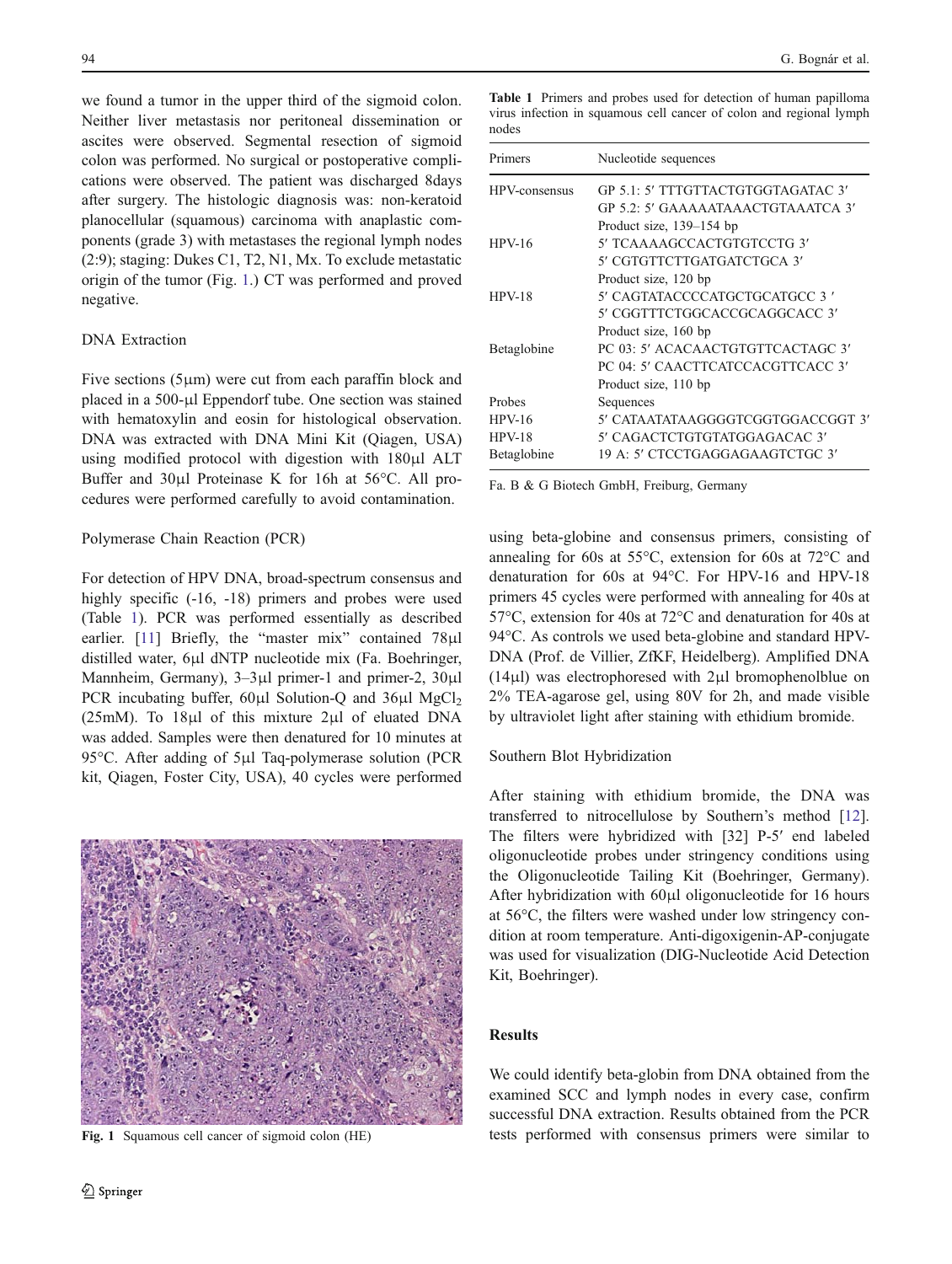those obtained with the HPV-16 primers. Presence of HPV-18 could not be confirmed either in the tumor or the lymph nodes. We found HPV-16 infection in four lymph nodes. Out of the nine tested lymph nodes two were metastatic; both were infected with HPV-16. HPV-16 infection was confirmed in two of the seven negative lymph nodes as well, and in one case of these only Southern blot hybridization could proved the presence of the virus (Fig. 2).

#### Discussion

A total of less than 150 cases have been reported [[14\]](#page-3-0) since Martha Schmidtmann described colorectal SCC in 1919 [\[13](#page-3-0)]. However, the incidence of the disease is presumably higher. Audeau has found 20 cases in 2,351 CRC patients (0.85%), out of which the number of real SCC was six; the other patients had adeno-squamous carcinoma and adenocarcinoma with squamous metaplasia [[10\]](#page-3-0). It is not clear whether or not these can be considered as a separate entity [\[14](#page-3-0)], however, the fact is that all SCC in the above cases were found in the rectum. SCC located in the colon is surely much less frequent. Determination of primary



Fig. 2 Detection of HPV-16 by PCR (a) and Southern blot hybridization (b). L 50-bp DNA ladder, N negative control, P1 1 ng HPV-16 DNA, P2 0.5 ng HPV-16 DNA, lane 1 primary tumor, lane 2 no sample, upper lanes 3, 6 and lower lanes 3*–*7 non-metastatic lymph nodes, upper lanes 4, 5 metastatic lymph nodes

colorectal SCC has strict criteria [\[15](#page-3-0)]: (a) No squamous carcinoma with other location can be diagnosed to exclude direct metastasis. (b) There cannot be epithelial fistula in the relevant colon segment. (c) The tumor may not reach the level of anorectal junction. (d) The tumor may not show glandular differentiation. Our case met these criteria. A number of causes were considered as the etiology of primary colorectal SCC: (a) Proliferation within persisting ectopic embryonic ectodermal cells, transformation to squamous cell, and malignant alteration [[16\]](#page-3-0). (b) Development from on the base of on chronic inflammations, e.g. ulcerative colitis [\[17](#page-3-0)–[19](#page-3-0)] from undifferentiated cells due to irritation or injuries of the mucous membrane. (c) From chronic infections, e.g. schistosomiasis [[20,](#page-3-0) [21](#page-3-0)] or HPV infection. (d) Development on squamous metaplastic islands within colorectal adenomas [[22\]](#page-3-0). Finally (e) it was also arisen that colorectal SCC is an undifferentiated cancer with squamous components, thus it is not a separate entity [\[14](#page-3-0)]. The etiological role of HPV in anal cancer is well known. One case of HPV infection in colorectal SCC has been reported [\[9](#page-3-0)]. Only two studies investigated SCC; in one study 6 cases were HPV-negative [\[14](#page-3-0)], while in the other a total of 20 colorectal cancers also showing squamous components were identified, but only in six of these were SCC the pathological diagnosis, and all of them were located in the rectum [\[10](#page-3-0)]. The above investigations were performed with the less sensitive in situ hybridization. Although the test is specific, its sensitivity is between 50% and 70% [\[23](#page-3-0)]. PCR is the gold standard in HPV detection. In the only HPV-positive colorectal SCC case the virus was identified with PCR, moreover, with the nested RT-PCR the transcription activity of HPV E6/E7 oncogene has been confirmed in the periferial part of the tumor and in the normal mucosa next to the tumor [[9\]](#page-3-0). By using PCR technique HPV infection could be detected in colorectal carcinomas as well. In one case HPV DNA was detected in 11 of 37 adenomas, and in 37 of 70 CRC cases by using PCR and Southern blot hybridization [[24\]](#page-3-0). In another study on 19 CRC cases, HPV-18 infection was confirmed in 16 cases in the tumour an in ten cases in the normal mucosa [\[25](#page-3-0)]. Other authors, however, did not find HPV infection in CRC [[26,](#page-3-0) [27\]](#page-3-0). The reason for such differences may be the well-known geographic distribution of HPV. In esophageal cancer patients the incidence of HPV in the so-called high risk regions (e.g. China, Taiwan, Pakistan, Iran, South Africa, and France) is noticeably higher [[4\]](#page-3-0). Also, the study mentioned above proving the infection was published by Taiwanese and Chinese authors. In our case HPV infection could be confirmed in the metastatic as well as in tumourfree lymph nodes. This corresponds to the study that confirmed HPV transcription activity also in the normal mucosa along the tumor. It was mentioned previously that HPV is responsible only for the initiation of the malignant